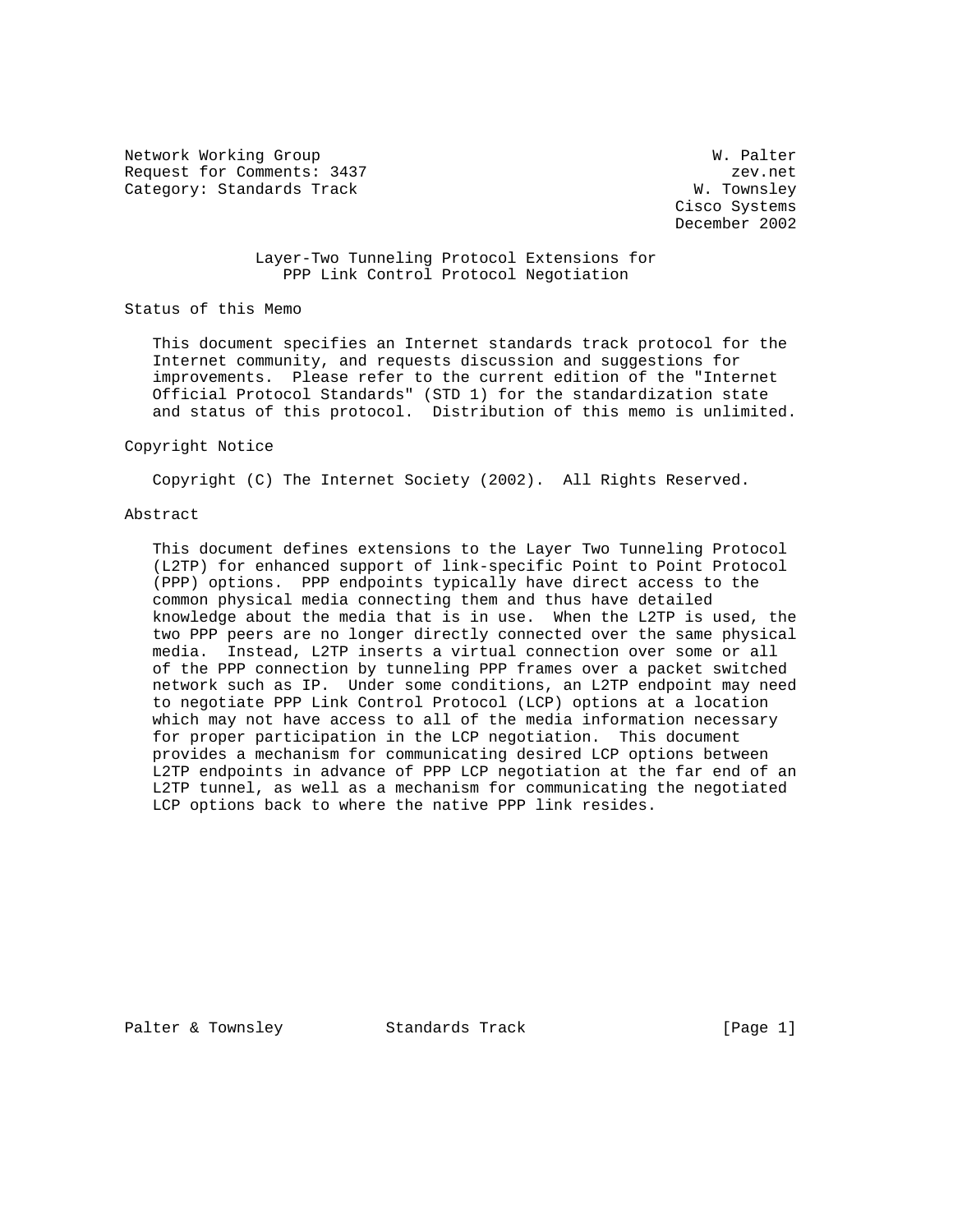Table of Contents

### 1. Introduction

 L2TP [RFC2661] provides a very limited amount of guidance to the LNS as to what type of interface a tunneled PPP session arrived on at an LAC. Such information is limited to whether the interface was "synchronous" or "asynchronous", "digital" or "analog." These indications provide some guidance when negotiating PPP LCP at the LNS, but they are not as robust as they could be.

 This document defines a more robust way to inform the LAC of LCP negotiated options, and provides guidance to the LNS on the limits and values that the LAC requires during LCP negotiation. Deep knowledge of PPP [RFC1661] and L2TP [RFC2661] are expected for the remainder of this document.

 L2TP Proxy LCP allows options to be negotiated where the native PPP link resides, thus circumventing issues with ACCM, Alternate FCS, and other LCP Options that the LNS would not necessarily know how to properly negotiate without access to the physical media for the native PPP connection, interface type, or configuration. However, use of Proxy LCP introduces other problems as well as there are options within LCP PPP negotiation which should be set or adjusted by the LNS, such as the PPP Authentication Type and MRU. Finally, the PPP Client may reinitiate LCP negotiation at any time, and unless the LAC is sniffing every PPP data packet it forwards, it would not be aware that this is even occurring.

 LCP options may be classified into roughly three different categories with respect to their affect on L2TP; (1) options which affect framing in a way that the LAC may need to know about or handle specifically (e.g., ALT-FCS, ACCM, MRU), (2) options that are mostly transparent to the LAC (e.g., AUTH-TYPE), and (3) options that the

Palter & Townsley Standards Track [Page 2]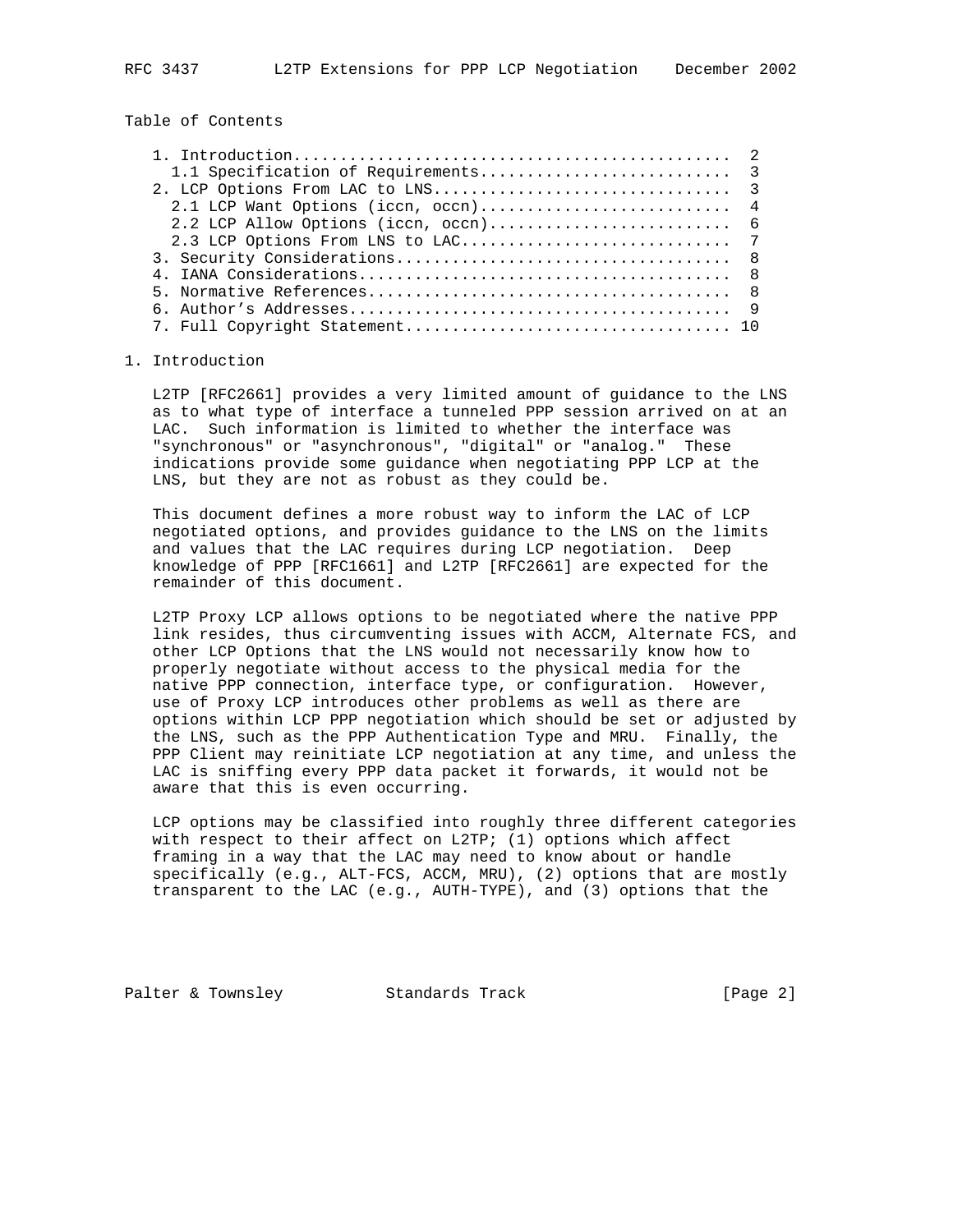LAC may wish to influence because they are dependent on the media type (ACFC, PFC). We are most concerned with options that fall into category (1) and (3).

 This document defines new AVPs to allow the LAC and the LNS to communicate complete LCP information in order to react accordingly. LCP option information is structured in the same way as the Proxy LCP AVPs are in [RFC2661]. This essentially involves encapsulation of a PPP LCP Configure-Request or Configure-Ack packet within an L2TP AVP.

1.1 Specification of Requirements

 In this document, several words are used to signify the requirements of the specification. These words are often capitalized. The key words "MUST", "MUST NOT", "REQUIRED", "SHALL", "SHALL NOT", "SHOULD", "SHOULD NOT", "RECOMMENDED", "MAY", and "OPTIONAL" in this document are to be interpreted as described in [RFC2119].

2. LCP Options From LAC to LNS

 The LAC may utilize the following AVPs within an ICCN or OCCN message in order to influence the LNS to negotiate LCP in a specific manner. If these AVPs are supported by the LNS, they should override any suggestions for LCP options implied by the Bearer Type or Framing Type AVPs.

 These AVPs may coexist with the Proxy LCP and Proxy Authentication AVPs (Proxy AVPs) defined in the base L2TP specification. If Proxy AVPs are received, the LNS may choose to accept these parameters, or renegotiate LCP with the options suggested by the AVPs defined in this document. If the LAC wishes to force negotiation of LCP by the LNS, it should simply omit all Proxy AVPs during call initialization.

 By default, the AVPs defined in this document are not mandatory (M bit is set to zero). However, if an implementation needs to strongly enforce adherence to the options defined within the AVPs, it MAY set the M-bit to 1, thus forcing the peer to discontinue the session if it does not support this AVP. This is NOT recommended unless it is known that the result of operating without these extensions is completely unacceptable.

 If the AVPs in sections 2.1 and 2.2 are sent to the LNS, the LAC MUST be prepared to accept the AVPs as defined in section 2.3.

Palter & Townsley Standards Track [Page 3]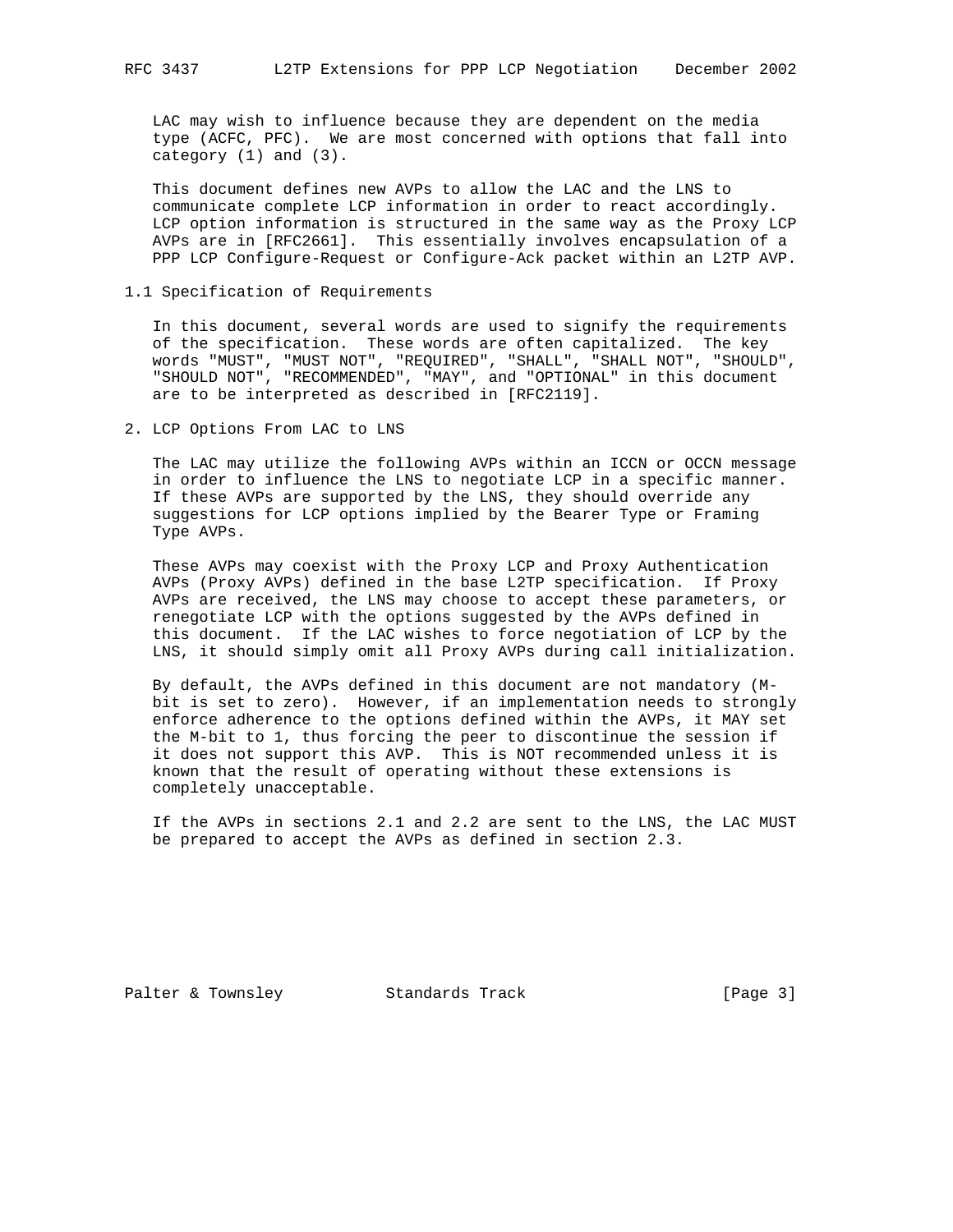### 2.1 LCP Want Options (iccn, occn)

 The LCP Allow Options AVP, Attribute Type 49, contains a list of options that the LAC wants to be negotiated by the LNS.

0  $1$  2 3 0 1 2 3 4 5 6 7 8 9 0 1 2 3 4 5 6 7 8 9 0 1 2 3 4 5 6 7 8 9 0 1 +-+-+-+-+-+-+-+-+-+-+-+-+-+-+-+-+-+-+-+-+-+-+-+-+-+-+-+-+-+-+-+-+ |M|H| rsvd | Length | Vendor ID | +-+-+-+-+-+-+-+-+-+-+-+-+-+-+-+-+-+-+-+-+-+-+-+-+-+-+-+-+-+-+-+-+ Attribute Type  $\vert$  LCP Configure-Req ... +-+-+-+-+-+-+-+-+-+-+-+-+-+-+-+-+-+-+-+-+-+-+-+-+-+-+-+-+-+-+-+-+ ... LCP Configure-Req (continued) ... +-+-+-+-+-+-+-+-+-+-+-+-+-+-+-+-+-+-+-+-+-+-+-+-+-+-+-+-+-+-+-+-+

The Vendor ID is the IETF Vendor ID of 0.

This AVP MAY be hidden (the H bit MAY be 0 or 1).

 The M bit for this AVP may be set to 0 or 1. If the sender of this AVP does not wish to establish a connection to a peer which does not understand this L2TP extension, it SHOULD set the M bit to 1, otherwise it MUST be set to 0.

 The Length (before hiding) of this AVP is 6 plus the length of the LCP Configure Request.

The AVP SHOULD be present in the following messages: ICCN, OCCN

 The LCP Configure-Req Value for this AVP is identical to the information field of a PPP LCP Configure-Req Packet (much like a Proxy LCP AVP in [RFC2661]). It is sent from the LAC to the LNS, and is intended to guide PPP LCP negotiations at an LNS. In some cases, each individual PPP LCP option carried in this AVP maps to a desired value (e.g., MRU) and in some cases it maps to a specific option that is desired to be enabled (e.g., ACFC). The LNS should use these suggestions when building its initial Configure-Request.

 The following chart defines some of the more common LCP options that may be included in this AVP with guidance on how to handle them at the LAC and LNS. This table is provided for some of the more common or problematic LCP options. It is not intended to be an exhaustive representation of all LCP options available.

Palter & Townsley Standards Track [Page 4]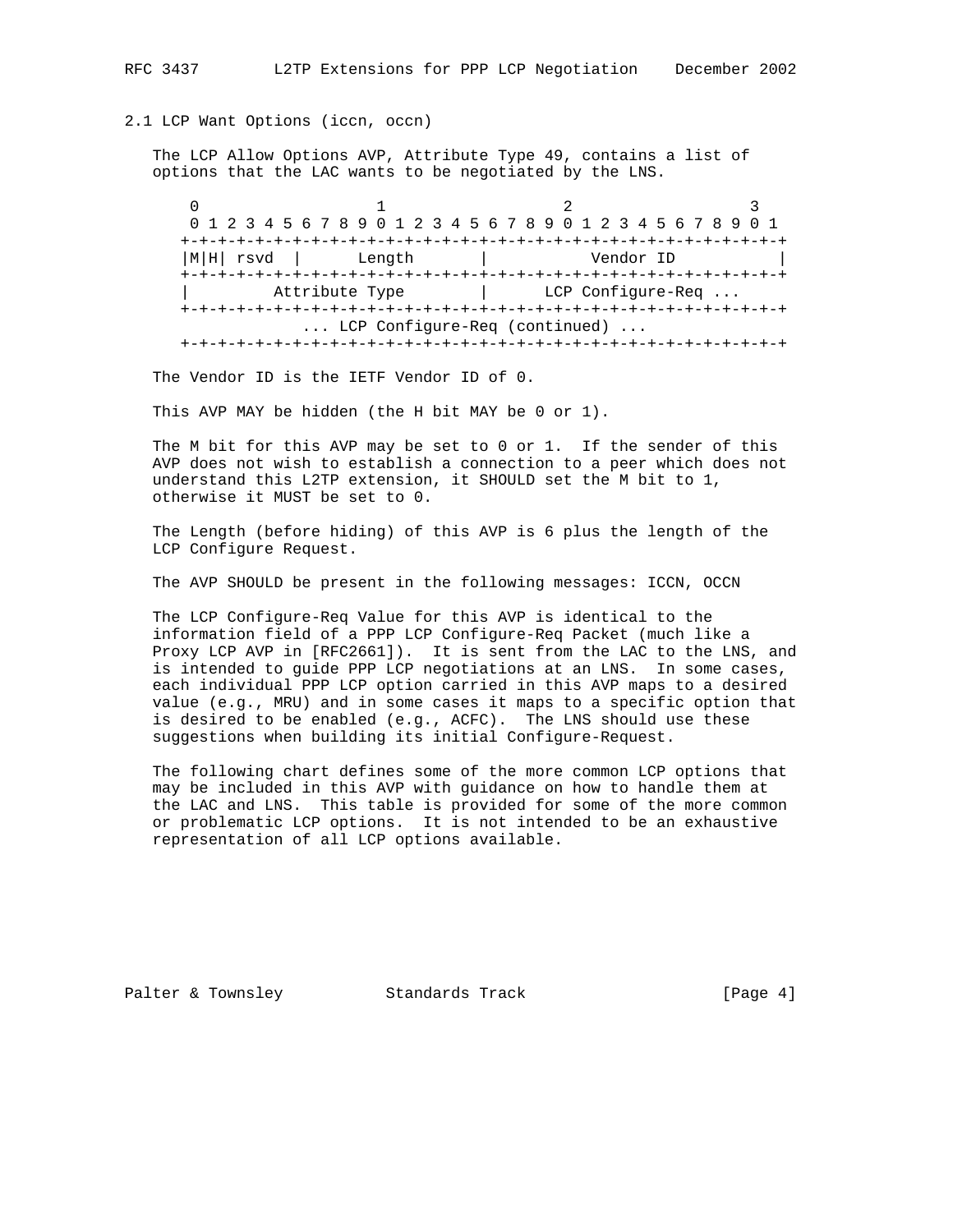| L2TP Extensions for PPP LCP Negotiation<br>RFC 3437 |  | December 2002 |
|-----------------------------------------------------|--|---------------|
|-----------------------------------------------------|--|---------------|

| LCP Want Option | LAC Action                                                                  | LNS Action                                                                                                                                                                                                  |
|-----------------|-----------------------------------------------------------------------------|-------------------------------------------------------------------------------------------------------------------------------------------------------------------------------------------------------------|
| MRU             | LAC provides a                                                              | LNS SHOULD begin LCP<br>negotiation maximum<br>value with this value.<br>However, it MAY reduce<br>MRU if necessary.                                                                                        |
| ACCM            | LAC Provides a mask                                                         | LNS SHOULD begin LCP<br>negotiation with this<br>value. LNS may add<br>$bit(s)$ while<br>negotiating.                                                                                                       |
| PFC             | LAC provides PFC<br>on the link type<br>the link type<br>(e.g. AHDLC)       | LNS SHOULD begin LCP<br>negotiation if it is<br>desired with<br>this value.                                                                                                                                 |
| ACFC            | LAC provides ACCOMP<br>if it is desired on<br>the link type<br>(e.g. AHDLC) | LNS SHOULD begin LCP<br>negotiation with this<br>value.                                                                                                                                                     |
| FCS-ALT         | LAC indicates required<br>values for the link<br>type                       | LNS SHOULD begin<br>negotiation with this<br>value. Note that this<br>value is of no<br>consequence to the LNS<br>as FCS is stripped at<br>the LAC, however some<br>PPP media types require<br>this option. |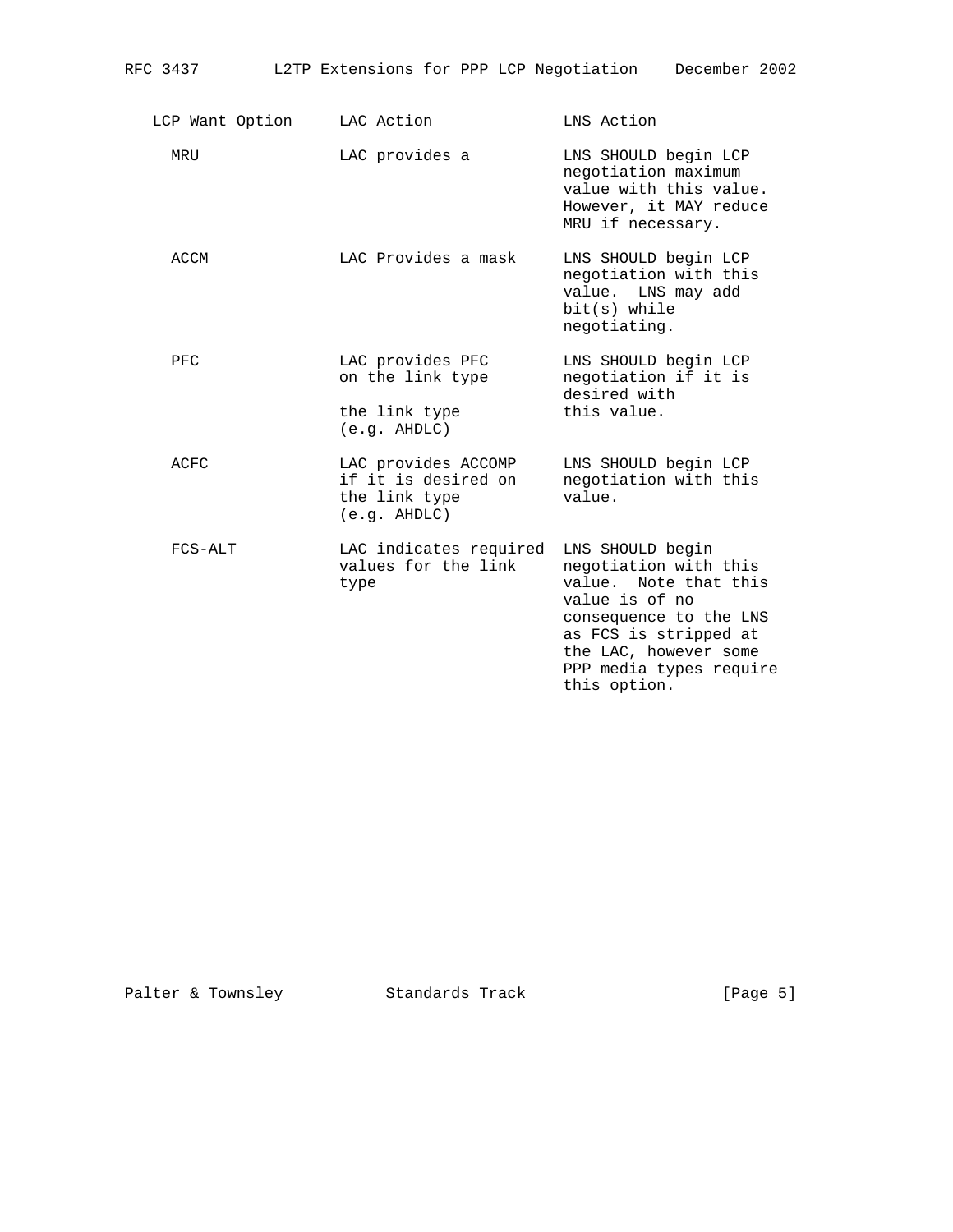## 2.2 LCP Allow Options (iccn, occn)

 The LCP Allow Options AVP, Attribute Type 50 contains a list of options that the LAC will allow to be negotiated by the LNS.

0  $1$  2 3 0 1 2 3 4 5 6 7 8 9 0 1 2 3 4 5 6 7 8 9 0 1 2 3 4 5 6 7 8 9 0 1 +-+-+-+-+-+-+-+-+-+-+-+-+-+-+-+-+-+-+-+-+-+-+-+-+-+-+-+-+-+-+-+-+ |M|H| rsvd | Length | Vendor ID | +-+-+-+-+-+-+-+-+-+-+-+-+-+-+-+-+-+-+-+-+-+-+-+-+-+-+-+-+-+-+-+-+ | Attribute Type | LCP Configure-Ack ... +-+-+-+-+-+-+-+-+-+-+-+-+-+-+-+-+-+-+-+-+-+-+-+-+-+-+-+-+-+-+-+-+ ... LCP Configure-Ack (continued) ... +-+-+-+-+-+-+-+-+-+-+-+-+-+-+-+-+-+-+-+-+-+-+-+-+-+-+-+-+-+-+-+-+

The Vendor ID is the IETF Vendor ID of 0.

This AVP MAY be hidden (the H bit MAY be 0 or 1).

 The M bit for this AVP may be set to 0 or 1. If the sender of this AVP does not wish to establish a connection to a peer which does not understand this L2TP extension, it SHOULD set the M bit to 1, otherwise it MUST be set to 0.

 The Length (before hiding) of this AVP is 6 plus the length of the LCP Configure Request.

The AVP MAY be present in the following messages: ICCN, OCCN

 The LCP Configure-Ack Value for this AVP is identical to the information field of a PPP LCP Configure-Req Packet (much like a Proxy LCP AVP in [RFC2661]). It is sent from the LAC to the LNS, and is intended to guide PPP LCP negotiations at an LNS. In some cases, each individual PPP LCP option carried in this AVP maps to a maximum value (e.g., MRU), while in others it maps to an option that is permitted by the LAC (e.g., ACFC). If the option is not included here, it can be assumed by the LNS that the LAC does not understand how to perform that particular option at the link layer (and would thus Configure-Reject that option). Information in this AVP should be utilized when building PPP Configure-Ack, Configure-Reject and Configure-Nak messages.

 The following chart defines some of the more common LCP options that may be included in this AVP with guidance on how to handle them at the LAC and LNS. This table is provided for illustration purposes for some of the more common or problematic LCP options. It is not intended to be an exhaustive representation of all LCP options available.

Palter & Townsley Standards Track [Page 6]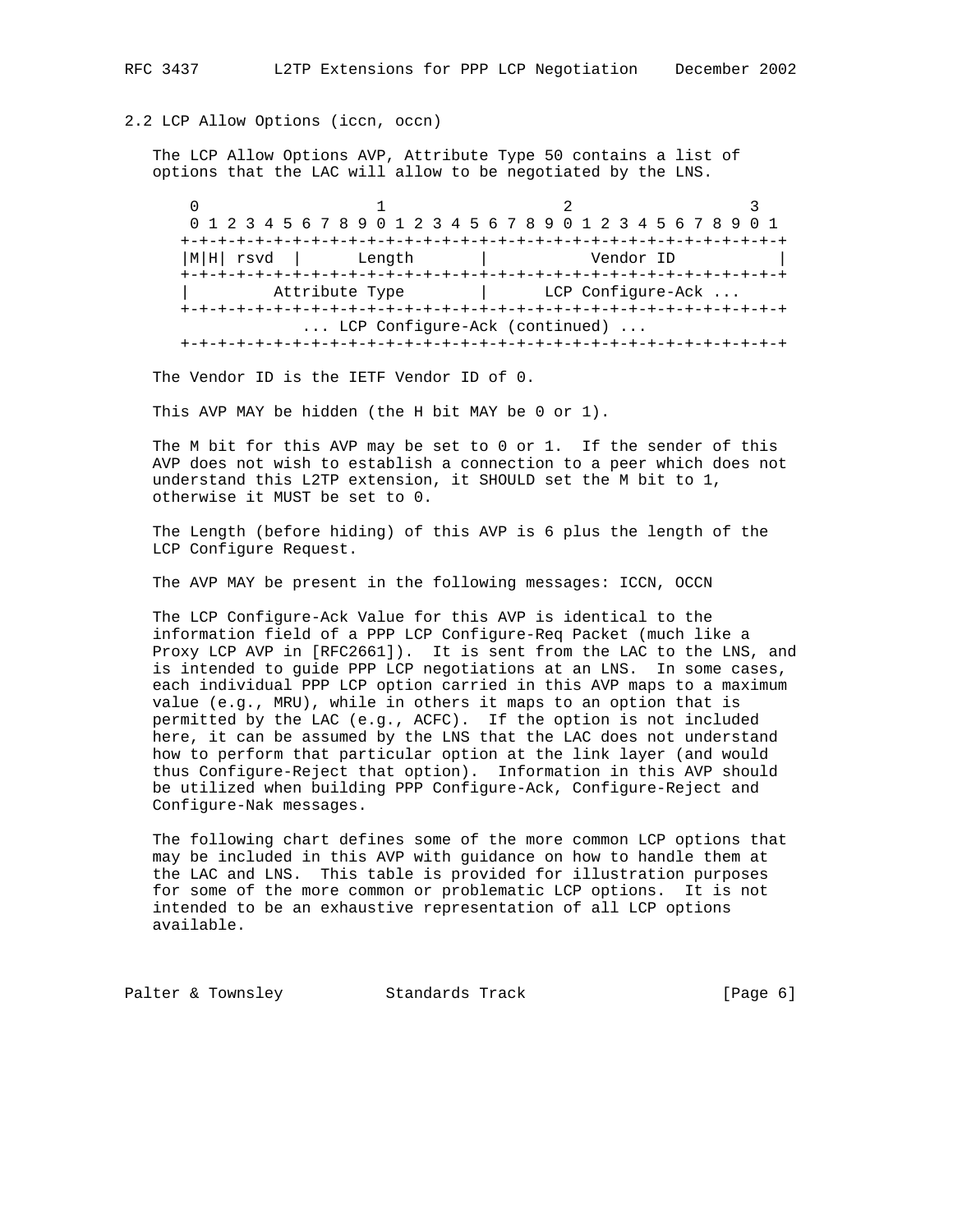| LCP Allow Option | LAC Action                                                                | LNS Action                                                                                                                                                                            |
|------------------|---------------------------------------------------------------------------|---------------------------------------------------------------------------------------------------------------------------------------------------------------------------------------|
| MRU              | LAC provides a<br>maximum value                                           | LNS may accept reduction<br>MRU as requested.                                                                                                                                         |
| ACCM             | LAC Provides a mask                                                       | LNS may accept $bit(s)$<br>defined here. Note that<br>if ACCM is missing it is<br>assumed that it is not<br>applicable to the link<br>type.                                           |
| PFC              | LAC provides PFC<br>if it is allowed on<br>the link type<br>(e,q. AHDLC)  | LNS may accept PFC.                                                                                                                                                                   |
| <b>ACFC</b>      | LAC provides ACFC<br>if it is allowed on<br>the link type<br>(e,q. AHDLC) | LNS may accept ACFC.                                                                                                                                                                  |
| FCS-ALT          | LAC indicates valid<br>values for the link<br>type                        | Negotiation this option<br>is of no consequence to<br>the LNS as the FCS is<br>stripped at the LAC.<br>However, the LNS SHOULD<br>only accept FCS-ALT types<br>listed here (more than |
| one              |                                                                           |                                                                                                                                                                                       |

value may be present).

2.3 LCP Options From LNS to LAC

 In order to communicate negotiated LCP parameters from the LNS to the LAC, the format of two existing messages in [RFC2661] are used. These are:

 Last Sent LCP Confreq (IETF L2TP Attribute 27) Last Received LCP Confreq (IETF L2TP Attribute 28)

 These AVPs are sent from the LAC to the LNS to support Proxy LCP negotiation. In order to report negotiated LCP parameters from the LNS to the LAC, two messages of precisely the same format are defined:

 LNS Last Sent LCP Confreq (IETF L2TP Attribute 51) LNS Last Received LCP Confreq (IETF L2TP Attribute 52)

Palter & Townsley Standards Track [Page 7]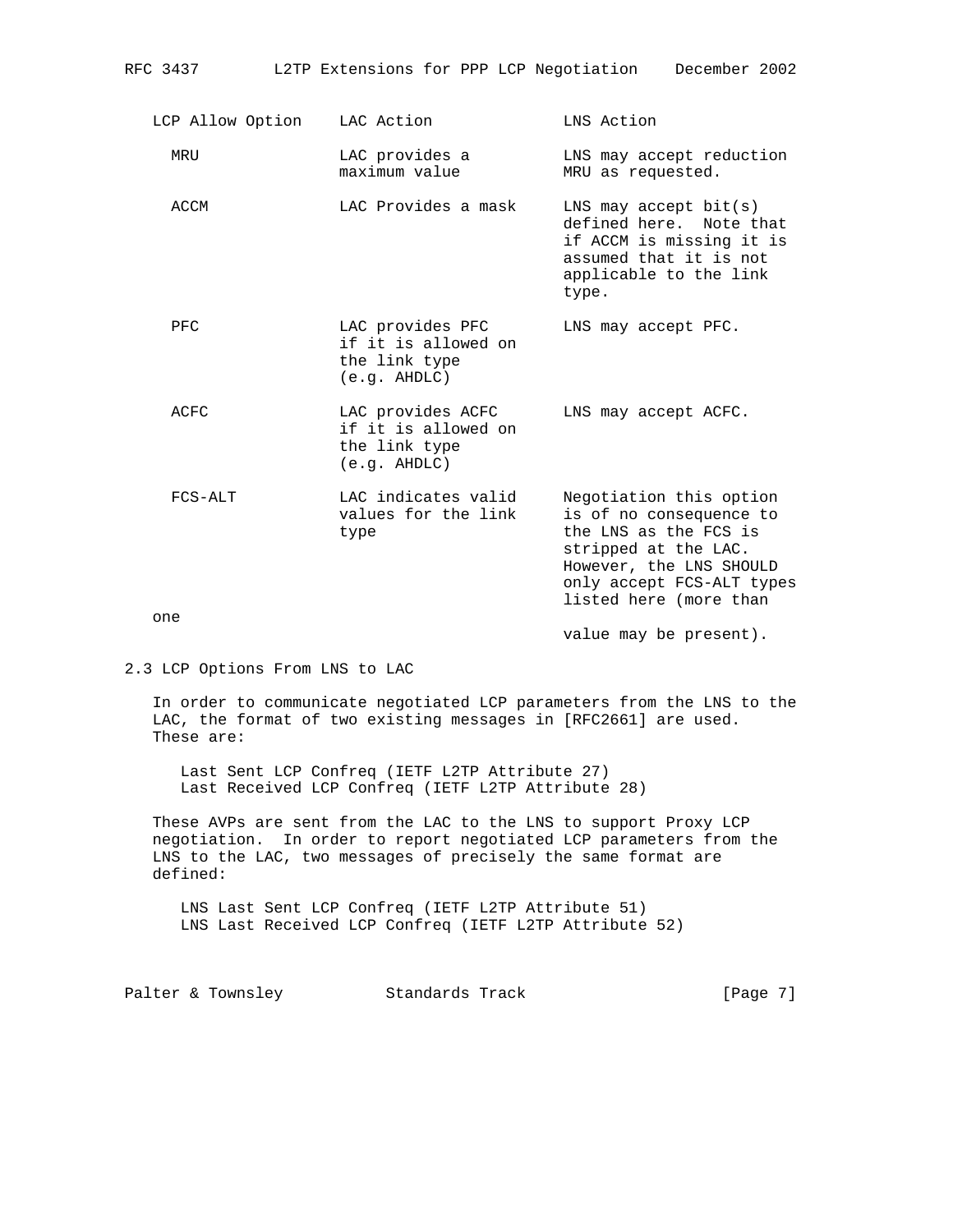When LCP negotiation is completed by the LNS, a Set-Link-Info control message MUST be sent with these AVPs contained within. These AVPs MUST contain the last sent and last received (with respect to the LNS) LCP packets.

 Rather than simply using the old Attribute values in the SLI Message, new AVP Attribute types are defined for these messages due to the fact that some existing L2TP implementations might check for what could seem like misplacement of known AVP types and generate a false error condition.

3. Security Considerations

 There are no known additional significant threats incurred by the mechanisms described in this document.

 This document defines additional L2TP AVPs that identify link characteristics and interface information of a tunneled PPP link. If these values were snooped, a rogue individual may have access to more information about a given network or topology. Given that these same values may be negotiated over the tunneled link in PPP LCP packets anyway, this is no more information than is potentially transmitted today, it is just in a different form.

4. IANA Considerations

 This document requires four new L2TP "AVP Attribute" numbers to be assigned by IANA.

 49, Section 2.1, LCP Want Options 50, Section 2.2, LCP Allow Options 51, Section 2.3, LNS Last Sent LCP Confreq 52, Section 2.3, LNS Last Received LCP Confreq

5. Normative References

 [RFC 2119] Bradner, S., "Key words for use in RFCs to Indicate Requirement Levels", BCP 14, RFC 2119, March 1997.

 [RFC1661] Simpson, W., "The Point-to-Point Protocol (PPP)", STD 51, RFC 1661, July 1994.

 [RFC 2661] Townsley, W., Valencia, A., Rubens, A., Pall, G., Zorn, G. and B. Palter, "Layer Two Tunneling Layer Two Tunneling Protocol (L2TP)", RFC 2661, August 1999.

Palter & Townsley Standards Track [Page 8]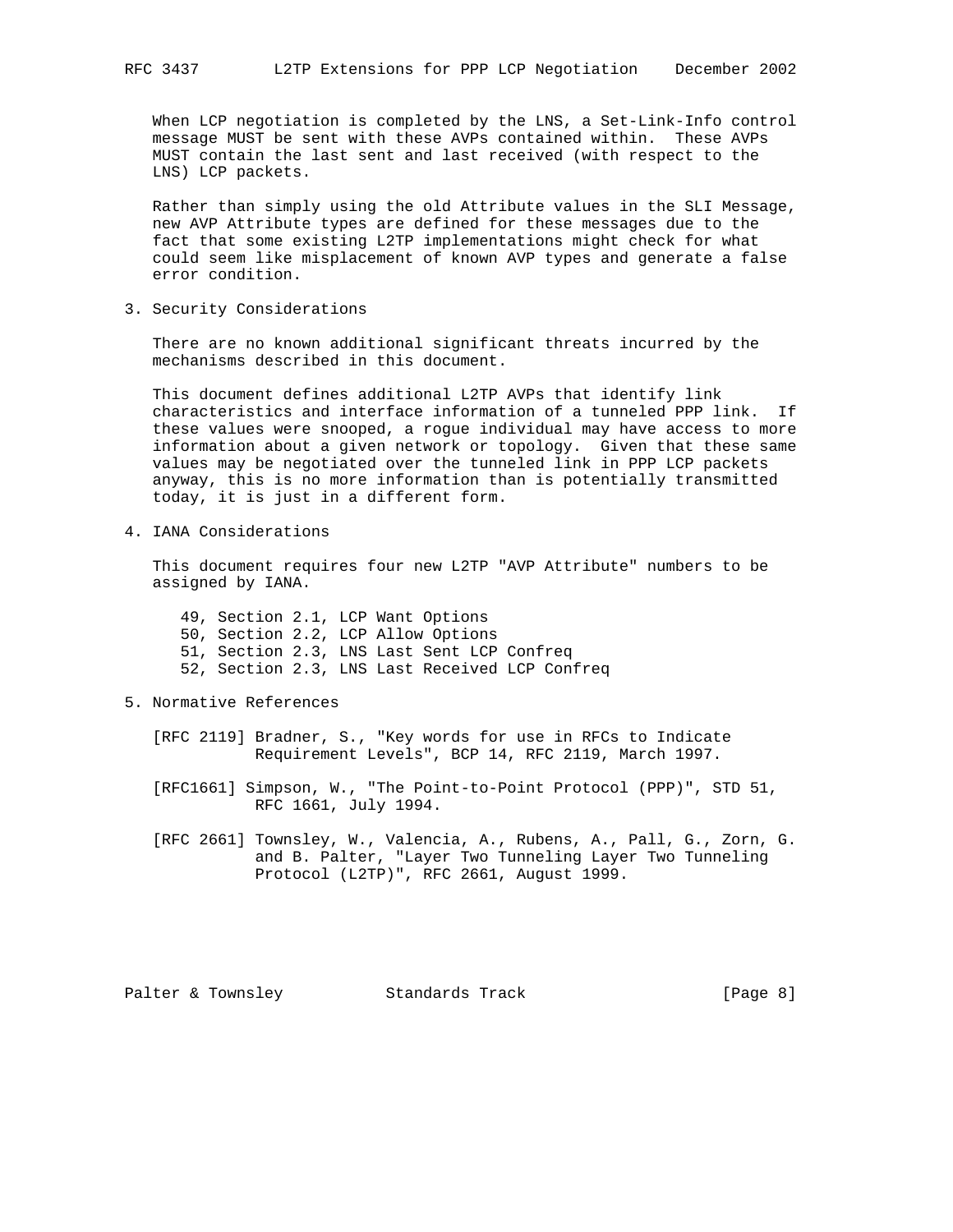6. Author's Addresses

 W. Mark Townsley Cisco Systems 7025 Kit Creek Road PO Box 14987 Research Triangle Park, NC 27709

EMail: mark@townsley.net

 Bill Palter EMail: palter.ietf@zev.net